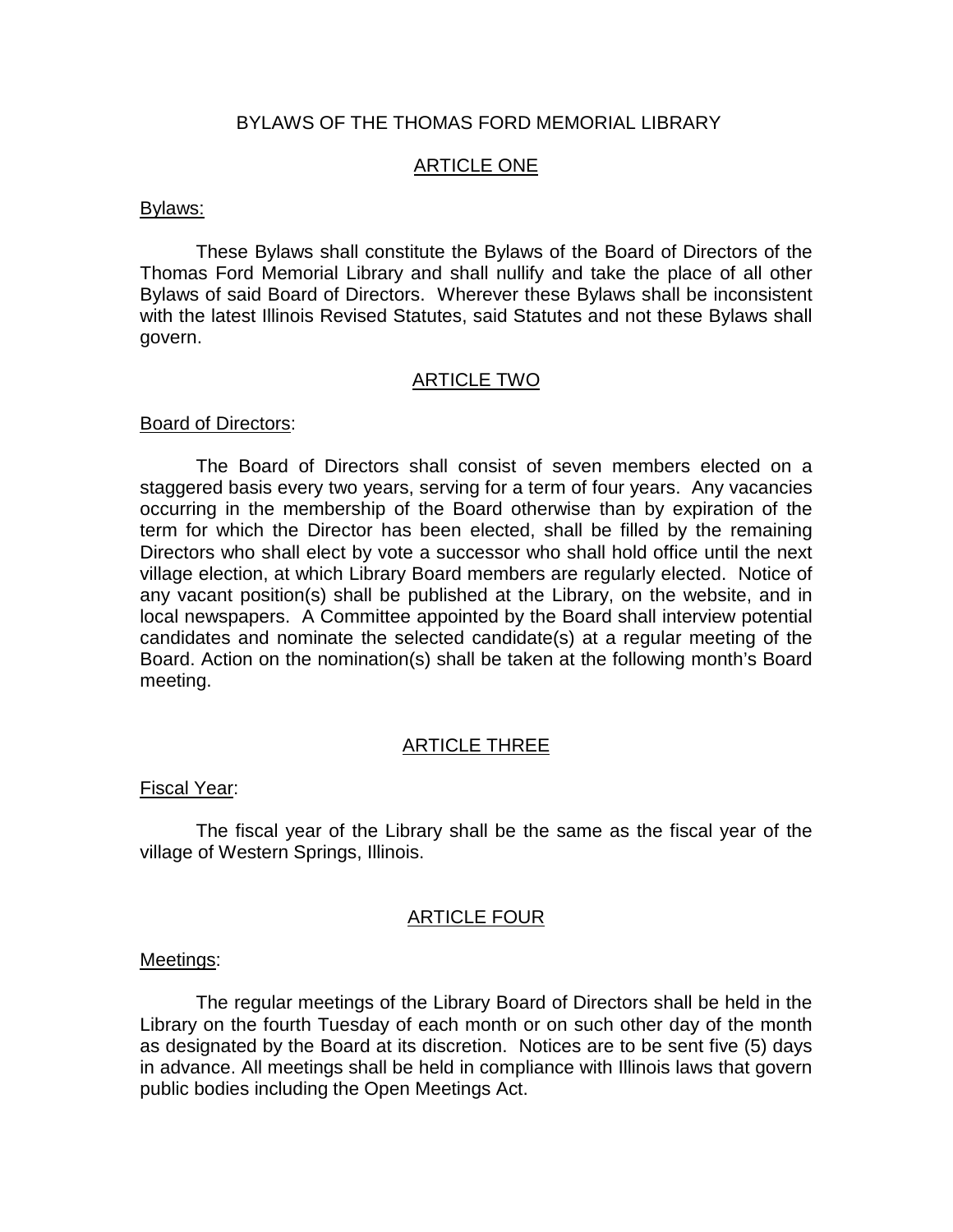# ARTICLE FOUR Continued

The annual meeting shall be held at the time of the regular May meeting at which officers shall be elected to terms of one (1) or two (2) years as recommended by the Nominating Committee. Standing committees will be named and appointed by the President. Notices to be sent five (5) days in advance.

Special meetings shall be called by the Secretary upon the written request of the President or any two Directors. Notice of meeting shall be given two (2) days in advance together with object of meeting.

In the absence of the President, the meeting shall be presided over by one of the Directors present, who shall be appointed by the President. In the absence of the Secretary, or the Treasurer, the President shall appoint a temporary replacement.

#### Order of Business:

The order of business at all regular meetings of the Board of Directors shall be as follows:

- 1st. Reading of the minutes of the last preceding meeting and action thereon.
- 2nd. Reading of the Treasurer's Report.
- 3rd. Reading of the report of the Librarian.
- 4th. Communications.
- 5th. Reports of Committees.
- 6th. Unfinished business.
- 7th. New Business
- 8th. Adjournment

## Quorum:

A quorum at any regular or special meeting of the Board of Directors shall consist of a majority (i.e. four) of the members. In case a quorum shall not be present at any meeting, the Directors present may adjourn the meeting until a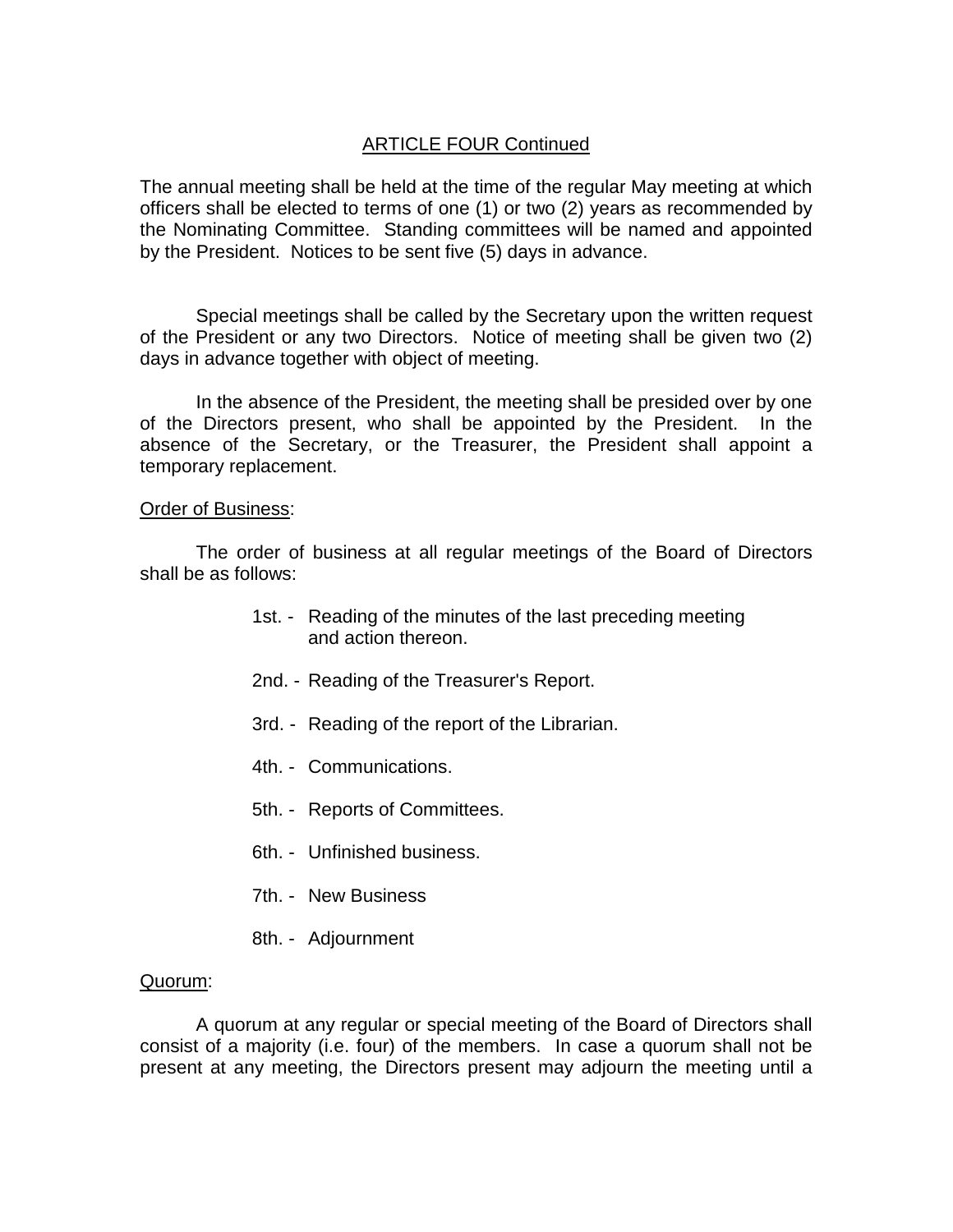quorum shall be present. In emergency situations a vote may be taken by telephone.

# ARTICLE FIVE

## Officers:

The officers of the Board shall be a President, Secretary, and Treasurer.

# ARTICLE SIX

## Duties of Officers:

The President shall preside at all meetings of the Board, and shall appoint members of all standing and special committees. The President shall have general supervision of all matters pertaining to the library and the promotion of its interest in the community, except as otherwise provided by law, or these Bylaws, or by action of the Board.

The Secretary shall keep and maintain a faithful record of the proceedings of the Board, including minutes of all meetings, the names of those in attendance, the ordinances enacted, resolutions, rules and regulations adopted and all other pertinent written matter as affect the operation of the library.

The Treasurer shall keep and maintain accounts and records of the library, indicating therein a record of receipts, disbursements and balance in any funds. The Treasurer shall be chairman of the Finance Committee, and thus shall examine all library bills presented by the library and assist the Librarian in the preparation of the annual report.

## ARTICLE SEVEN

## Committees:

There shall be standing committees appointed annually by the President consisting of two or more members as follows:

- 1. Committee on Finance.
- 2. Committee on Building and Grounds.
- 3. Committee on Goals and Public Relations.
- 4. Committee on Personnel.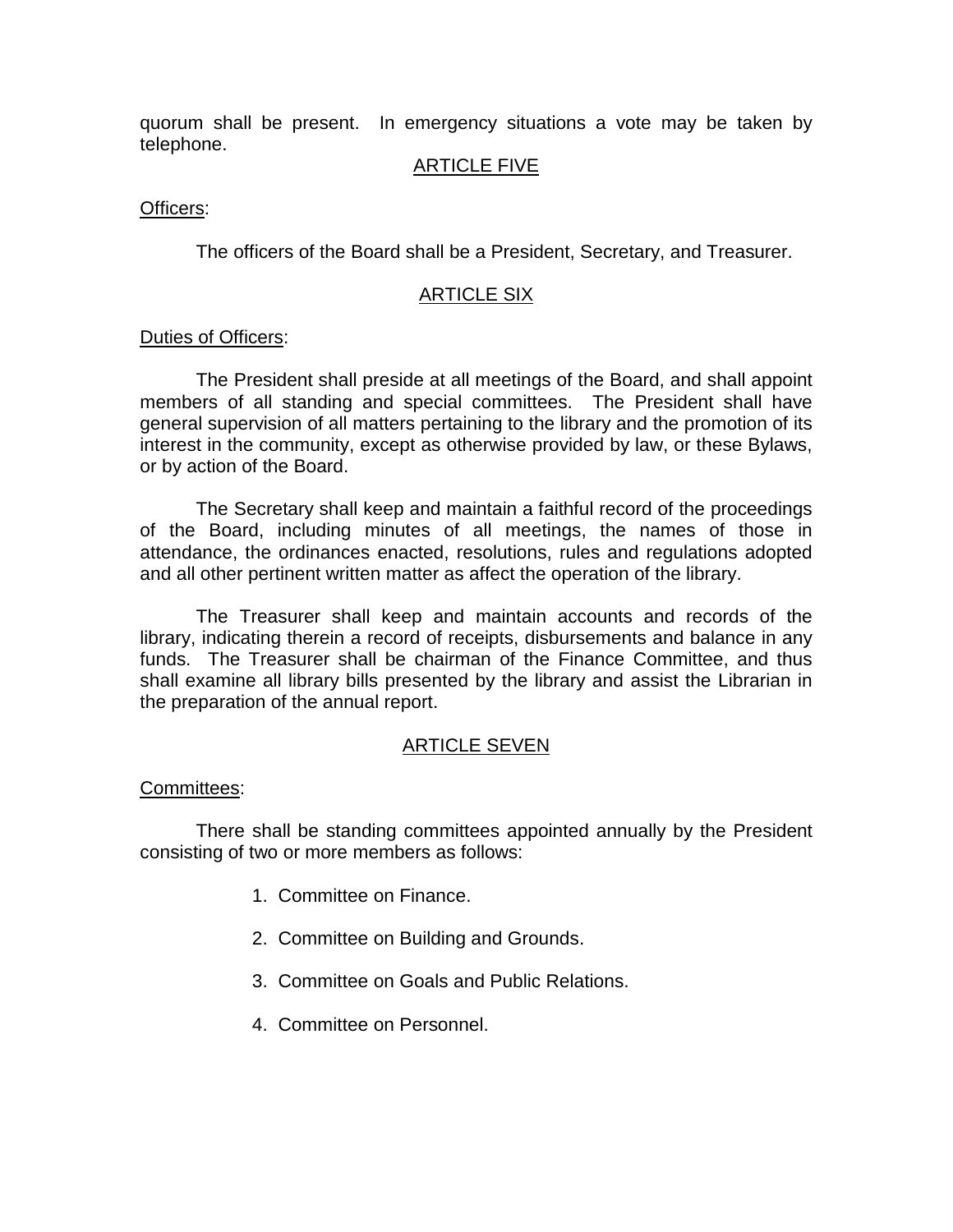# ARTICLE EIGHT

#### Committee on Finance:

The Committee on Finance shall inform the Librarian as to funds available for the operating budget. It shall meet with the Librarian in an advisory capacity before the budgets are presented to the Board. The fiscal budget shall be prepared and approved in accordance with the annual Board Action Calendar. The Chairman of the Finance Committee will present the approved fiscal budget to the Village Board. The Committee on Finance shall study ways and means for increasing the income of the Library. The Committee on Finance shall be responsible to the Board for the program of insurance.

#### Committee on Building and Grounds:

The Committee on Building and Grounds shall be responsible to the Board for all matters relating to the care, repair, alteration, furnishing, heating, lighting, sanitation, maintenance, and upkeep of buildings and grounds of the Library.

The Committee on Building and Grounds shall have power to expend the funds allotted under budget items of ordinary repairs and insurance. On all extraordinary items or items creating indebtedness or more than the budget allowance, it shall in advance, ask for full Board action.

## Committee on Goals and Public Relations:

The Committee on Goals and Public Relations shall further the use of the Library. It shall study ways and means of enlarging the area of the Library service. It shall cooperate with schools and other community organizations. It shall encourage gifts and publicize the opportunities and progress of the Library.

## Committee on Personnel:

The Committee on Personnel shall act in an advisory capacity to the Library Director in matters of job descriptions, evaluation procedures and salaries for the staff.

The Committee on Personnel shall conduct an annual evaluation of the performance of the Library Director, and shall report the results of this evaluation to the Library Board for appropriate action.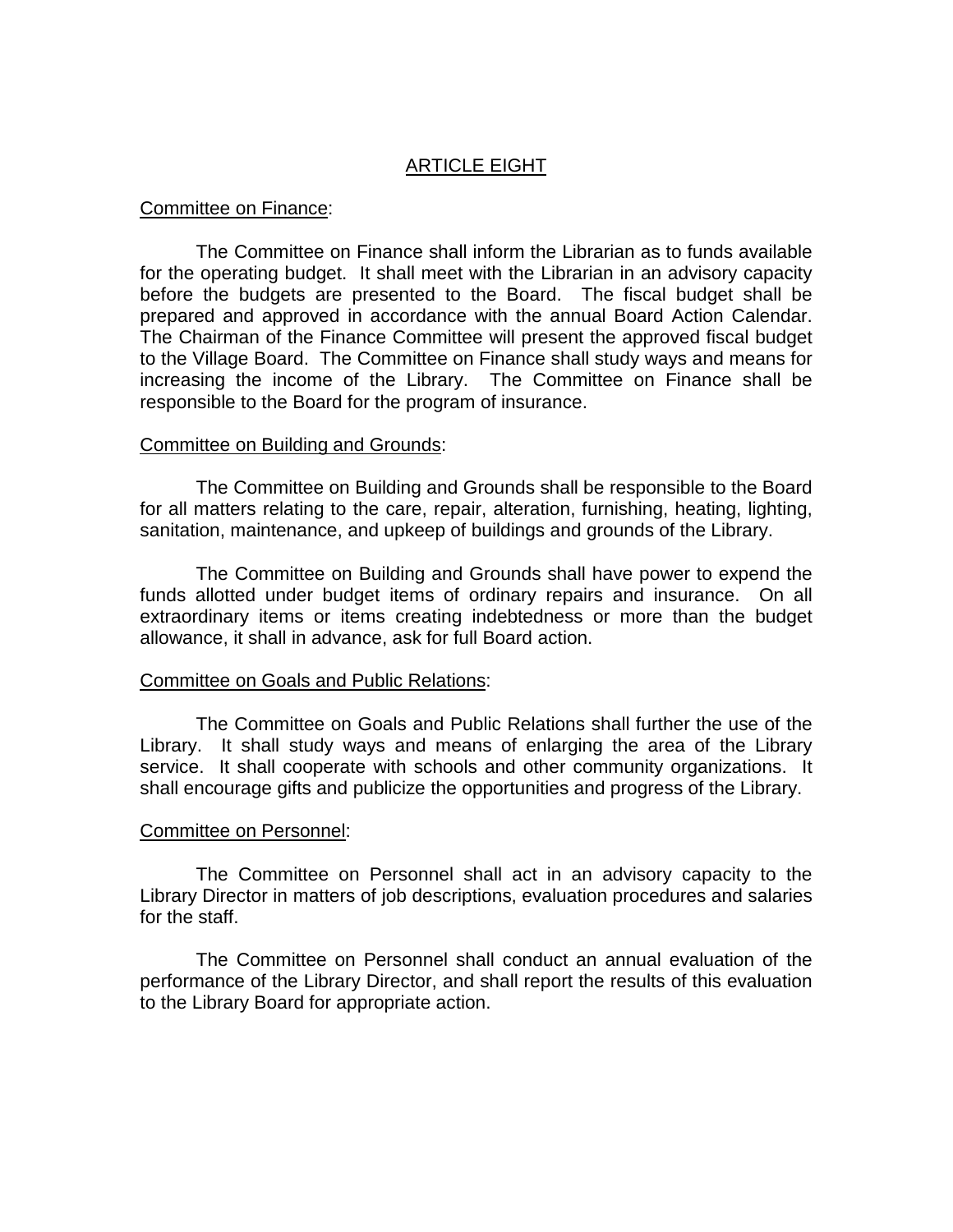# ARTICLE EIGHT continued

## Special Committees:

Special Committees, when appointed by the President, shall serve until the completion of the work for which they were appointed.

# ARTICLE NINE

## Librarian:

The Librarian shall be the chief administrative officer and shall have the general charge of the Library in consultation with the Library Board.

# The Librarian shall:

- Certify all bills and money expended and present monthly financial reports to the Library Board.
- Prepare statistical reports annually or more frequently, if so directed by the Board.
- Purchase books and materials for the Library and have power to expend the amount budgeted for books and money given to the library for that purpose.
- Have charge of all Library employees, appointments, and promotions.
- Have power to expend the salary budget and make normal petty cash expenditures required to operate the Library as fixed from time to time by the Board.
- Attend all regular and special meetings of the Board but shall have no vote.
- Prepare budget for each fiscal year, based on the fiscal year budget last submitted to and approved by the Village Board, submit it to the Committee on Finance for suggestions and present it to the Board in accordance with the annual Board Action Calendar.

# ARTICLE TEN

# Employees and Salaries:

The term of employment and the salaries of the Librarian and all employees of the Library shall be fixed by the Board, and be subject to the control of that body.